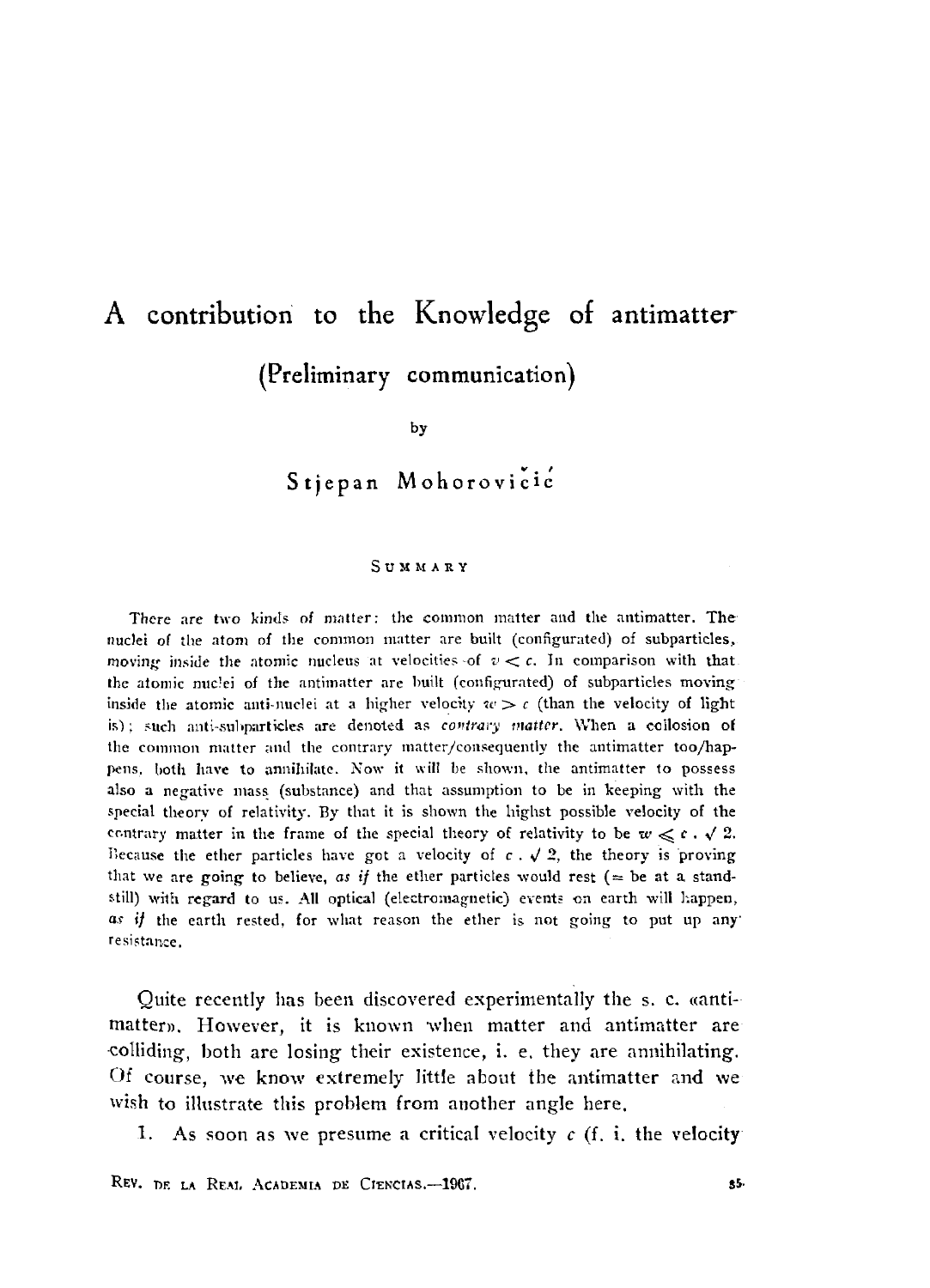of light), we come by the following formula even without the theory of relativity (see Ltt. 1), p.  $185-186$ ):

$$
m = \frac{m_0}{\sqrt{1 - \frac{v^2}{c^2}}} \tag{1}
$$

'where  $m_0$  stands for the s. c. rest mass and v stands for the mass velocity  $m$ . Thus we get the following small table  $I$ :

$$
v = 0 \quad \frac{3}{5} \cdot c \qquad c \qquad c \cdot \sqrt{2} \quad \frac{5}{3} \cdot c \qquad \infty \cdot c
$$
\n
$$
m = m_0 \quad \frac{5}{4} \cdot m_0 \qquad \infty \quad \text{for} \quad \lim_{\Delta t \to 0} \frac{3}{4} \cdot im_0 \qquad 0
$$
\n
$$
real \qquad \qquad \text{imaginary}
$$

where *i* is =  $\sqrt{-1}$ . Thus we see the velocity of the common matter has always to be  $v \leq c$ , because otherwise it would *disappear* for us, i. e. it would be imaginary.

Now we go on for one step and we are going to presume the existence of a *matter* of another kind, being on the contrary imaginary for smaller velocities  $w \leq c$  and being real for greater velocities  $\tau e \geq c$ . Thus we may generally write:

$$
m' = \frac{i m_0'}{\sqrt{1 - \frac{w^2}{c^2}}} = \frac{i m_0'}{i \cdot \sqrt{\frac{w^2}{c^2} - 1}} = \frac{m_0'}{\sqrt{\frac{w^2}{c^2} - 1}}; \qquad [2]
$$

here we immediately notice m' is getting always real only for  $\omega \geq c$ . From [2] we are getting the following table  $II$ :

$$
w = 0 \qquad \frac{3}{5} \cdot c \qquad c \qquad c \cdot \sqrt{2} \qquad \frac{5}{3} \cdot c \qquad \infty \cdot c
$$
  

$$
m' = i \, m_0' \qquad \frac{5}{4} \cdot i \, m_0' \quad i \, \infty \quad \text{for} \quad m_0' \qquad \frac{3}{4} \cdot m_0' \qquad 0
$$
  
imaginary

It is interesting to mention that for  $w = c$ .  $\sqrt{2}$  the mass m' will be equal to the rest mass  $m'_0$ . Thus the velocity  $c \cdot \sqrt{2}$  is an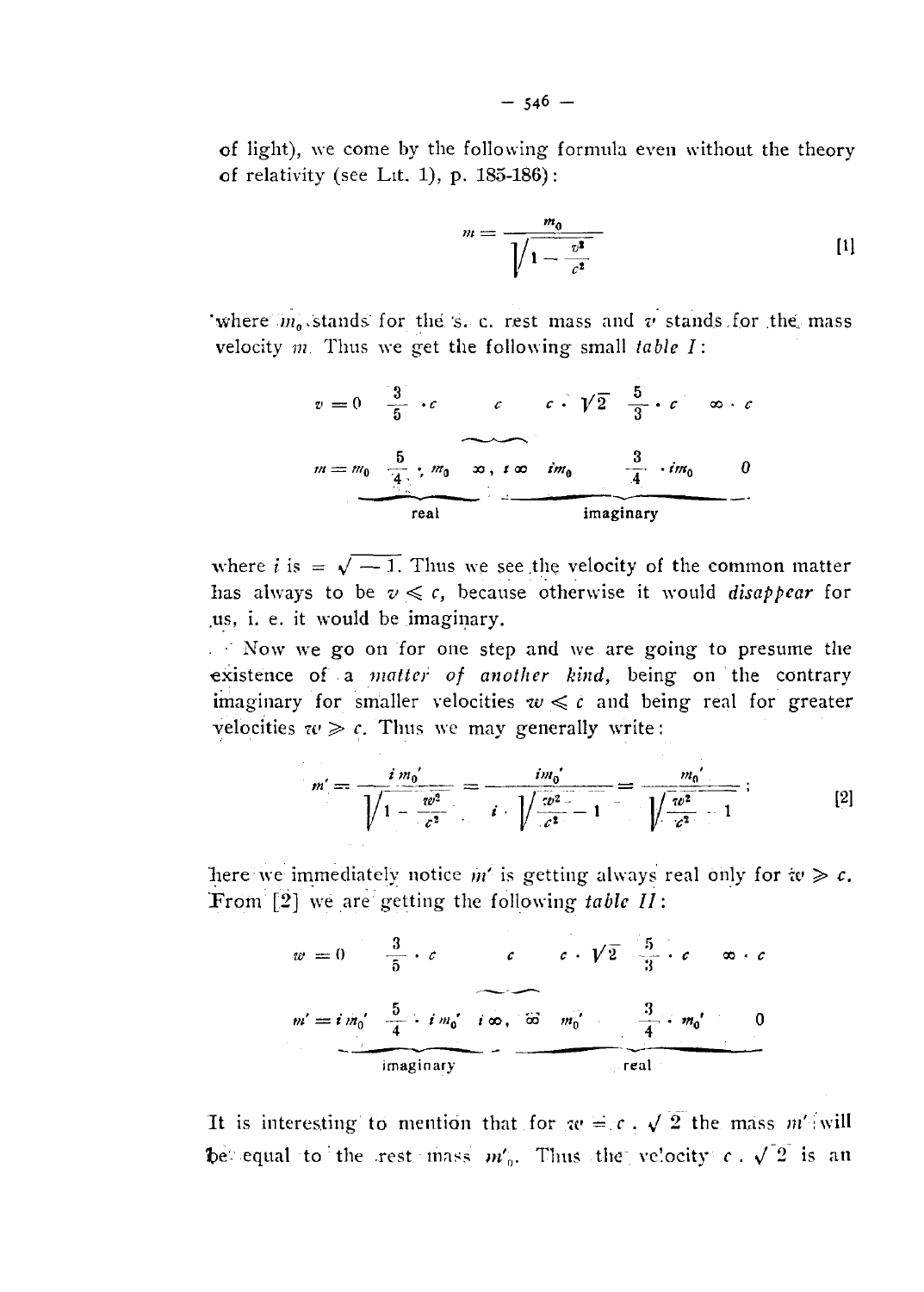«excellent» one, we are still going to speak about, and it is imi portant quite a number of authors to have found this velocity for ether particles. When a matter becomes imaginary, then it completely «disappears» for us and its energy is being taken over by the subsoil of the world, i. e. by the world ether, from which it may  $-$  under favourable circumstances  $-$  as real matter come into beingagain.

We shall denote shortly the matter of the other kind as *opposite matter* (in Latin: *materia apposita seu contraria* or shorter contra-materia; in English: opposite or contrary matter; in Croatian: *protumatcrija).* We shall soon see. why we have been forced to choose this term.

2. Now we shall examine what is going to happen, when matter and opposite matter are colliding. Because I have already in 1030 laid down the collision laws in the special theory of relativity /see Lit. 4) and 2), pp. 283-287/, it will be easy to settle finally this question now. When two small masses — matter and opposite matter  $-$  are mutually influencing each other, then there will be :

$$
\frac{d}{d\ t}\ (m\ v) = -\ \frac{d}{d\ t}\ (m'\ v\ ()
$$

from which we are, what everybody knows, getting:

$$
\frac{m_0 v_2}{\sqrt{1-\frac{v_2^2}{c^2}}}+\frac{m_0' w_2}{\sqrt{\frac{w_2^2}{c^2}-1}}=\frac{m_0 v_1}{\sqrt{1-\frac{v_2^2}{c^2}}}+\frac{m_0' w_1}{\sqrt{\frac{w_2^2}{c^2}-1}}
$$
 [4]

where we have denoted two successive moments with the indices 1 and 2. When a non-elastic collision comes about, there is the following condition :

$$
v_{2} = w_{2} \tag{5}
$$

however, because there should be  $v<sub>2</sub> \le c$  and  $w<sub>2</sub> \ge c$ , so it is only that way possible

$$
v_{2} = w_{2} = c
$$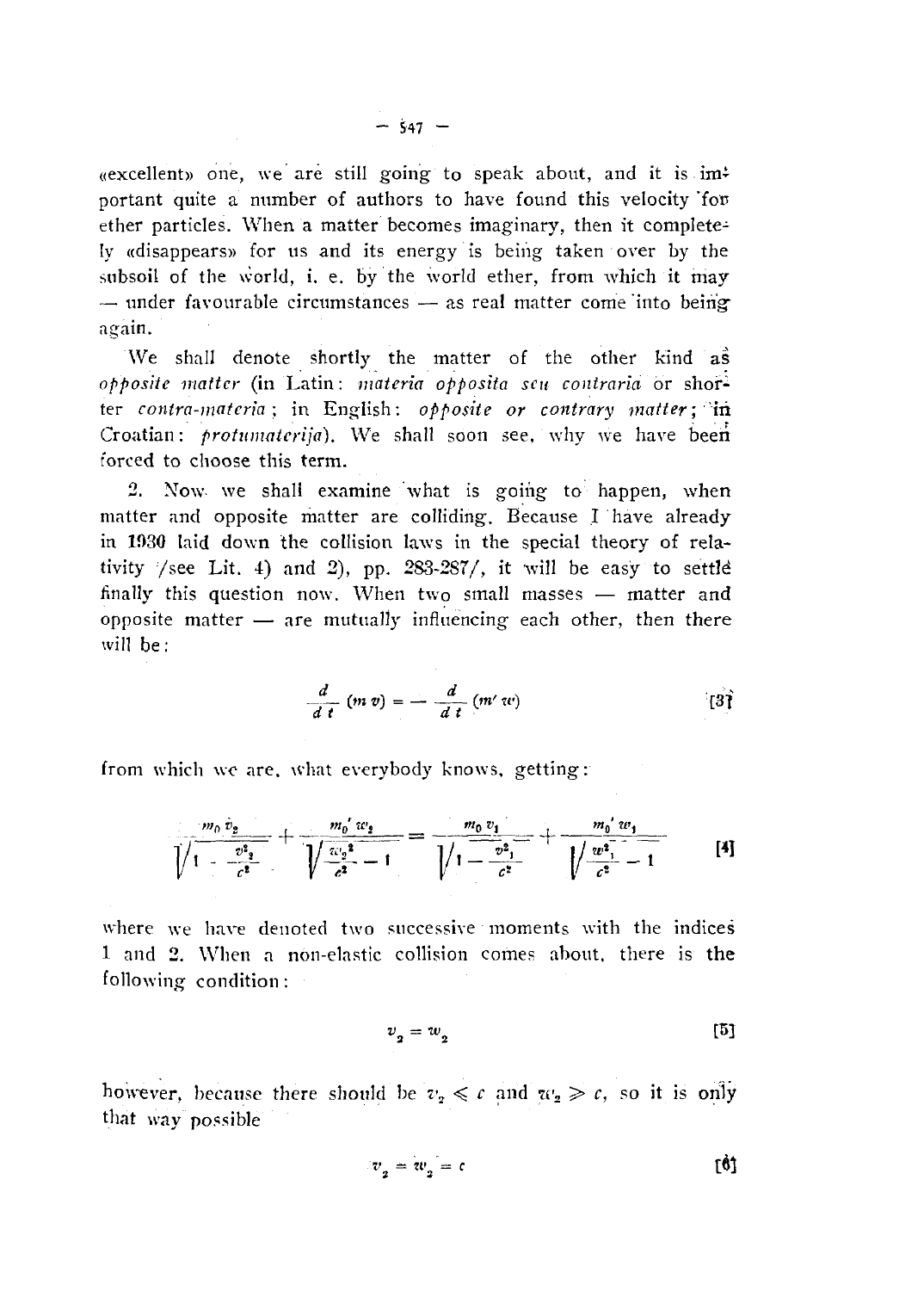to turn out. Thus we see that *when an nnclastic collision of matter and opposite matter comes about, both will be annihilating,* i. e. they will turn into «light» (electromagnetic waves). Thereby it possibly could happen, a certain number of subparticles of the matter to get a higher velocity than the velocity of light *c* is and likewise it possibly could happen a certain number of subparticles of the opposite matter (contrary matter) to take a lower velocity than  $c$  is; by that those subparticles of the matter and opposite matter are becoming imaginary for us and they will immediately disappear for us in the world ether, giving up to it a part of their energy as a latent and hidden energy. From  $[6]$  and  $[4]$  ensues that because of  $[5]$ .

$$
\lim_{v_2 \to \epsilon} \sqrt{1 - \frac{v^2 z}{c_2}} = \lim_{w_2 \to \epsilon} \sqrt{\frac{w^2 z}{c^2} - 1} = \lim_{\tau \to 0} \Delta \tau = d \tau
$$

to be equal to

$$
m'_{0} = -m_{0} \tag{6a}
$$

i. e. the opposite matter to have a *negative* mass /substance/, being thus *entirely different* from the common mass. In this connection I must point out I have already earlier shown the rest mass of a photon  $m^0$ , to amount to  $1,682$ .  $10^{-44}$ , /see Lit. 5) and  $10$ )/. Hence we may immediately infer, the world ether in its lowest (latent) *possible state to be "imaginary" for us and not to offer any resistance to the heavenly bodies.* However, hence it does not ensue the world ether not to exist. Only *on activation the world ether* is becoming «real» and such processes on the moving earth will happen, *as if* the earth carried along the world ether in its surroundings, or *as if* the earth would «rest» in the outer space. Herewith everything we have told in our former contributions /see Lit. 3)/ on the world's subsoil, on the world ether, is getting more understandable. Now we may continue answering to the question, how the antimatter has been built (configurated). That is to say, every particle of the antimatter is composed of quite a number of subparticles,. having been built from opposite matter /contrary matter/, and those subparticles are moving *in everv* particle of the antimatter at velocities being higher than the velocity of light *c.* In comparison with that the elementary particles of the common matter are composed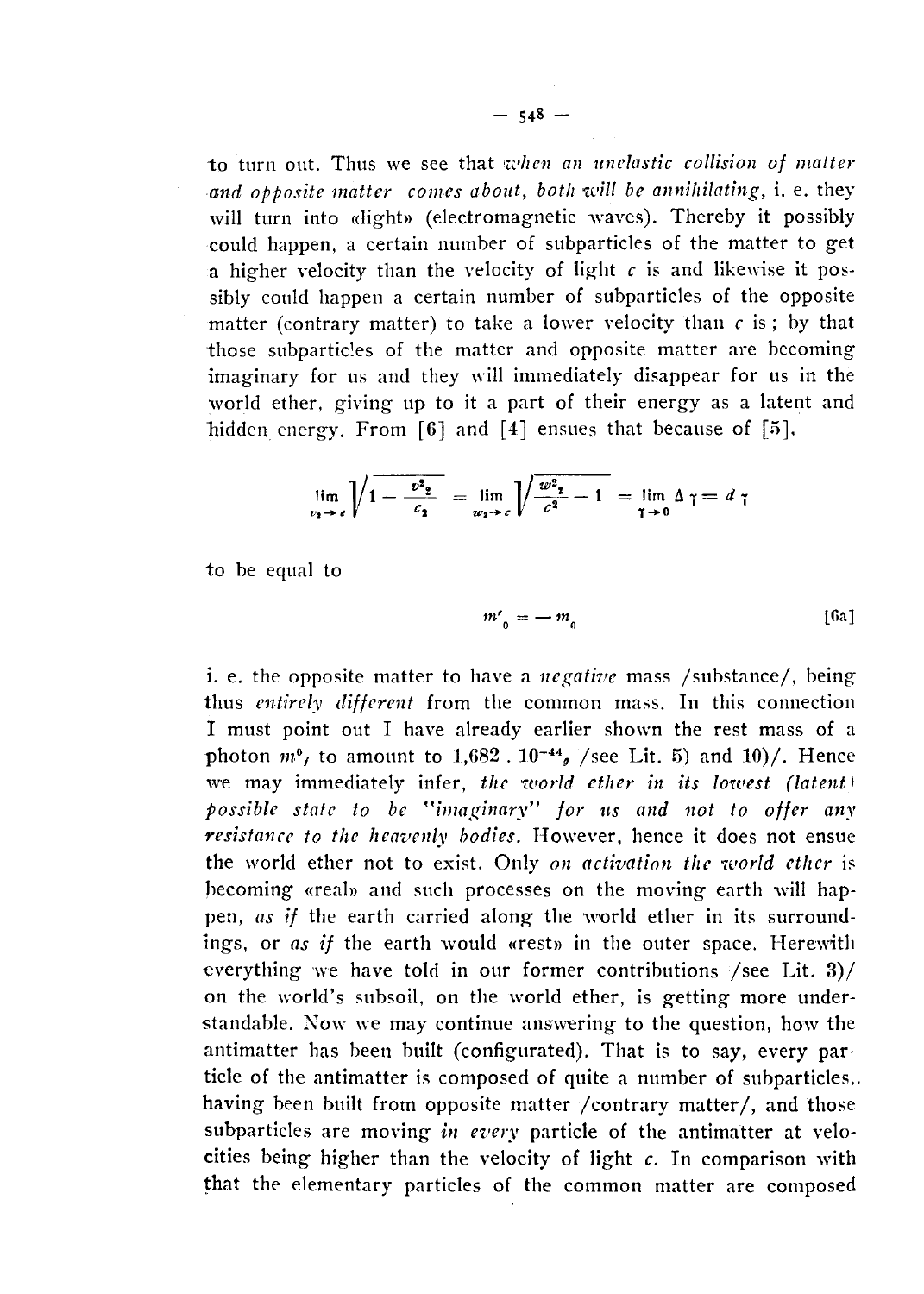of an enormous number of subparticles, moving inside at velocities being smaller than the velocity of light. In 1929 we have already spoken in detail on the configuration of the common matter and we have developed a far-reaching mathematical theory / see Lit. 5)/, where we have shown among the rest, why an electron is steady. Therefrom we see, we shall not get any settling in the actual macroand micro-physics without a certain number of new ideas /see Lit.  $10$ %.

3. Having presumed the opposite matter to move at a higher velocity we than the critical velocity c does, i. e.  $w \ge c$ , we may immediately put the question, whether the special theory of relativity is fit for such an extension. We have already earlier evolved the common and co-variant transformation equation of the special theory of relativity /see Lit. 6) and  $9$ /; it reads:

 $\mathcal{L}_{\rm{max}}$  and  $\mathcal{L}_{\rm{max}}$ 

$$
x = x'.\sqrt{1 + \frac{b^2}{c^2}} + b'.t' \qquad y = y',
$$
  

$$
t = t' \sqrt{1 + \frac{b^2}{c^2}} + \frac{b}{c^2}.x', \qquad z = z',
$$
 [7]

where c stands for the light velocity in the vacuum (a universal constant value). The inversion of these transformation equations reads:

$$
x' = x \cdot \sqrt{1 + \frac{b^2}{c^2}} - b \cdot t, \qquad y' = y,
$$
  

$$
t' = t \sqrt{1 + \frac{b^2}{c^2}} - \frac{b}{c^2} \cdot x, \qquad z' = z,
$$
 [8]

where  $b$  means a function, f, i, at a uniform translation with a constant velocity  $v \leq c$ , we could put quite arbitrarily:

$$
b = \frac{v}{\sqrt{1 - \frac{v^2}{c^2}}} \text{ and therefore } \sqrt{1 + \frac{b^2}{c^2}} = \frac{1}{\sqrt{1 - \frac{v^2}{c^2}}} \qquad [9]_{1,2}
$$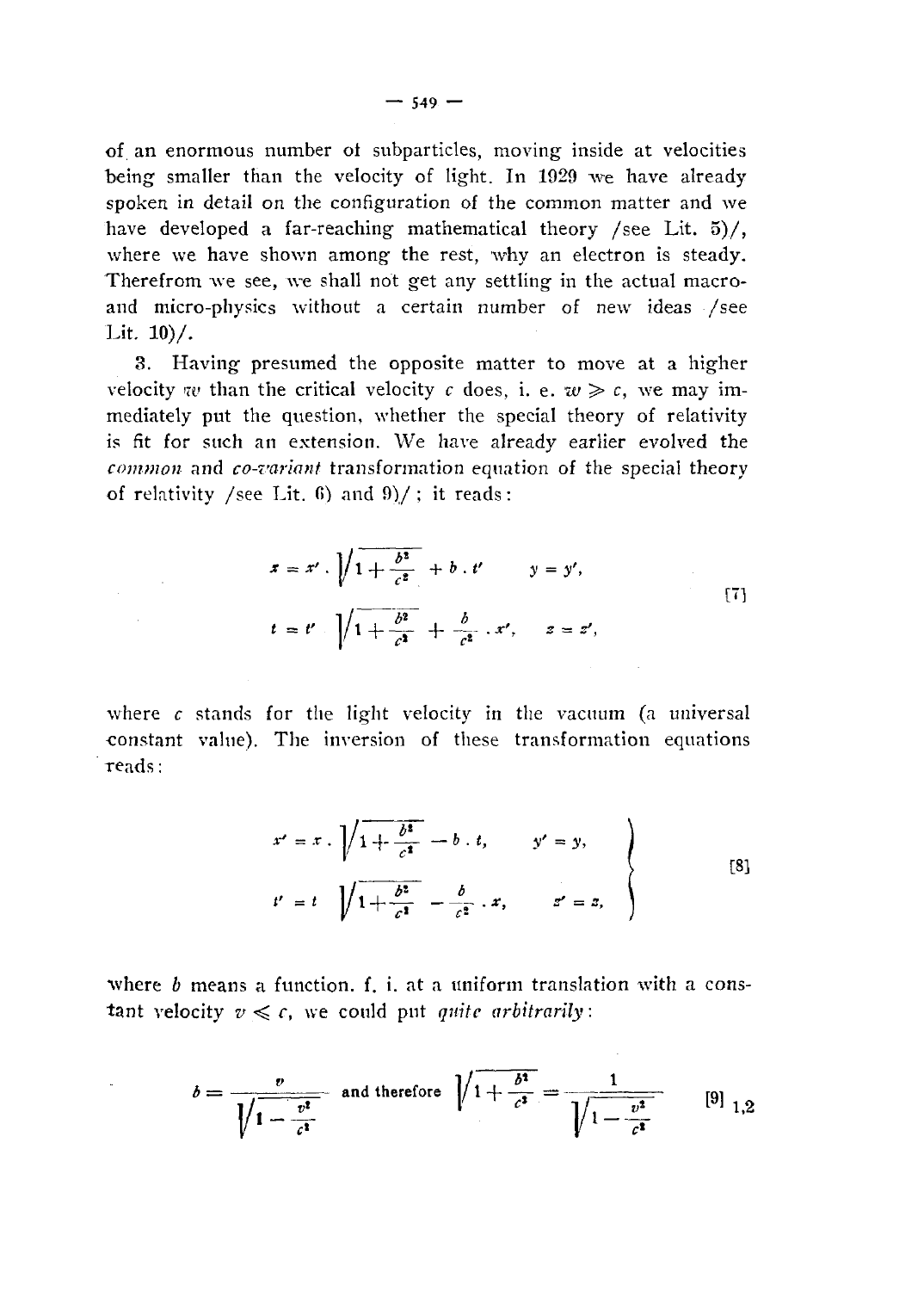and we shall immediately get the well-known Lorentz transformations. Because the ratio:

$$
m = m_0 \cdot \sqrt{1 + \frac{b^2}{c^2}} \tag{10}
$$

 $\label{eq:2} \begin{split} \mathcal{F}_{\text{max}}(\mathbf{r}) = \mathcal{F}_{\text{max}}(\mathbf{r}) \mathcal{F}_{\text{max}}(\mathbf{r}) \end{split}$ 

is existing here, where  $m<sub>0</sub>$  stands for the rest mass, we must put for the opposite matter in keeping with  $[2]$ :

$$
\sqrt{1 + \frac{b^2}{c^2}} = \frac{1}{\sqrt{\frac{w^2}{c^2} - 1}}, \qquad (w \ge c).
$$
 [11]

Hence follows:

 $\frac{1}{\sqrt{2\pi}}\frac{1}{\sqrt{2\pi}}\frac{1}{\sqrt{2\pi}}\frac{1}{\sqrt{2\pi}}\frac{1}{\sqrt{2\pi}}\frac{1}{\sqrt{2\pi}}\frac{1}{\sqrt{2\pi}}\frac{1}{\sqrt{2\pi}}\frac{1}{\sqrt{2\pi}}\frac{1}{\sqrt{2\pi}}\frac{1}{\sqrt{2\pi}}\frac{1}{\sqrt{2\pi}}\frac{1}{\sqrt{2\pi}}\frac{1}{\sqrt{2\pi}}\frac{1}{\sqrt{2\pi}}\frac{1}{\sqrt{2\pi}}\frac{1}{\sqrt{2\pi}}\frac{1}{\sqrt{2\pi}}\frac{1$ 

$$
b = \frac{\mathfrak{C}}{\sqrt{\frac{w^2}{c^2} - 1}}, \qquad \mathfrak{C} = c \cdot \sqrt{2 - \frac{w^2}{c^4}}.
$$
 (12)

so we get the following" small *table III:*

$$
w = 0 \t c \t t \sqrt{2} \t \infty \t c
$$
  
\n
$$
b = i \cdot c \cdot \sqrt{2} \t \infty \t 0 \t \text{imaginary/indefinite}
$$
  
\n
$$
\mathbb{C} = c \cdot \sqrt{2} \t c \t 0 \t i \cdot \infty \cdot c
$$

When we are examining a system S' moving at an overlight velocity  $w \geqslant c$ , then our system S is being connected with it by the following transformation equations [13] ; that is to say, because of [11] and [12], [7] will read:

$$
x = \frac{x' + \mathfrak{C} \cdot t'}{\sqrt{\frac{w^2}{c^2} - 1}}, \qquad y = y',
$$
  

$$
t = \frac{t' + \frac{\mathfrak{C}}{c^2} \cdot x'}{\sqrt{\frac{w^2}{c^2} - 1}}, \qquad z = z', \qquad \mathfrak{C} = c \cdot \sqrt{2 - \frac{w^2}{c^2}}
$$
 [13]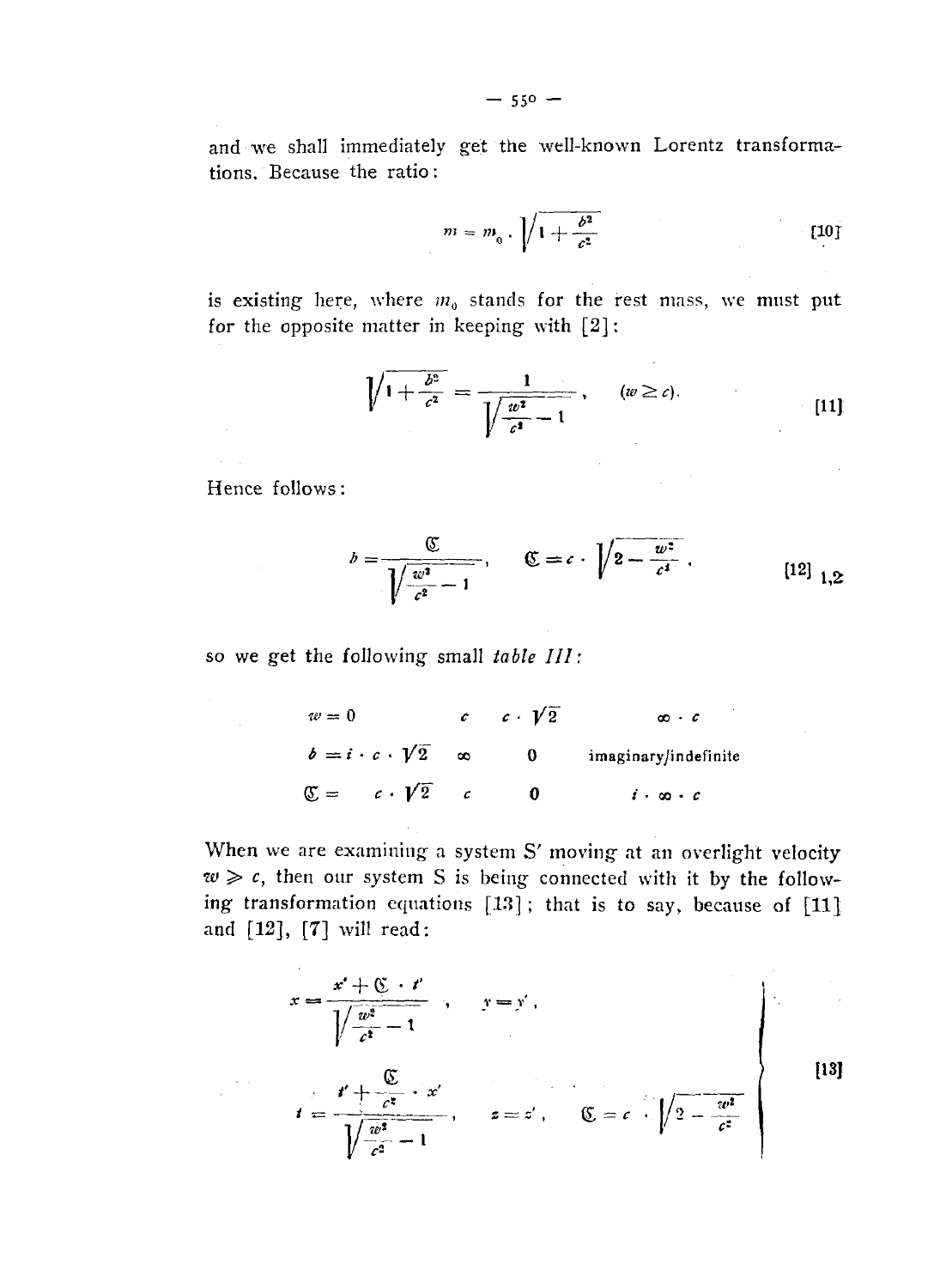and the inversion of these transformation equations will run:

$$
x' = \frac{x - \mathbb{C} t}{\sqrt{\frac{w^2}{c^2} - 1}}, \quad y' = y
$$
  

$$
t' = \frac{t - \frac{\mathbb{C}}{c^2} \cdot x}{\sqrt{\frac{w^2}{c^2} - 1}}, \quad z' = z, \quad \mathbb{C} = c \cdot \sqrt{2 - \frac{w^2}{c^2}}
$$
 [14]

Hence follows we shall think, *as if* the system S' would move at the apparent velocity  $C < c$ , this velocity being in the limits of the  $(0, c)$  values; thus the *table III* shows distinctly that w may take only the following values in the frame of the special relativity theory:

$$
c \leqslant w \leqslant c \cdot \sqrt{2} \tag{15}
$$

and we have already earlier proven in article 1 that for  $w = c$  will immediately stand  $m' = \infty$  and for  $w = c \cdot \sqrt{2}$ , because of [2] and [10] and [11], there is  $m' = m'_0$  (rest mass). From [13] immediately follows for  $t' = 0$  that

$$
x' = x \cdot \sqrt{\frac{w^2}{c^2} - 1} \tag{16}
$$

we shall have a *contraction of lengths* between (0, 1).

 $\sim 10$ 

For  $x' = 0$  follows from [13] a *dilatation of time* 

$$
t' = t \cdot \sqrt{\frac{w^2}{c^2} - 1} \tag{17}
$$

that is to say a *time narcosis.* We should namely not forget that

$$
0 \leq \sqrt{\frac{w^2}{c^2} - 1} \leq 1
$$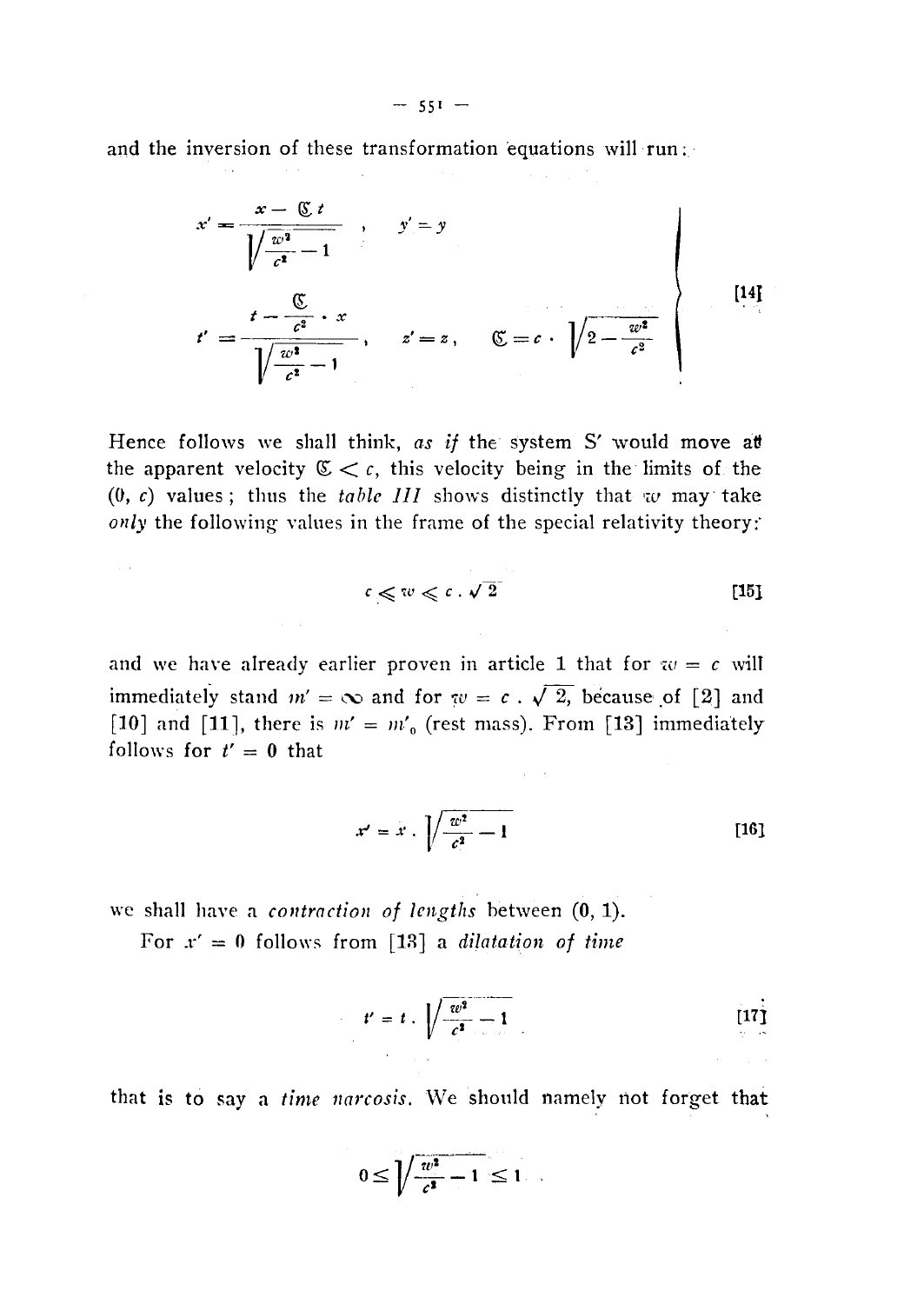is for  $w = c$  to  $w = c$ .  $\sqrt{2}$ . However, the same will apply for the observer in S' and from [14] follows for  $t = 0$  immediately

$$
x = x' \cdot \sqrt{\frac{w^2}{c^2} - 1}
$$

or rather for  $x = 0$  there will be

$$
t=t'\cdot\sqrt{\frac{w^2}{c^2}-1},
$$

therefore a complete relativity.

4. Should the two systems S and S' meet in time, when from 0 is being transmitted a light signal to all sides, i. e. its Fresnel zone is taking the form

$$
x^2 + y^2 + z^2 = c^2 t^2 \tag{18}
$$

then for the observer in S', on the institution of  $[13]$ , will be

$$
x'^2 \cdot \left(1 - \frac{\mathbb{C}^2}{c^2}\right) + \left(y'^2 + z'^2\right) \cdot \left(\frac{w^2}{c^2} - 1\right) = c^2 t'^2 \cdot \left(1 - \frac{\mathbb{C}^2}{c^2}\right); \qquad [19]
$$

for here, because of  $[12]_2$ ,

$$
1 - \frac{\mathfrak{C}^2}{c^2} = \frac{w^2}{c^2} - 1
$$
 [20]

is, thus [19] will change into the equation

$$
x'^2 + y'^2 + z'^2 = c^2 t'^2 \tag{21}
$$

i. e. the observer in S' will also think this spherical wave in S to be a spherical wave and *vice versa.* In connection with that we should never forget the velocity of the opposite matter through *vim legis* [15] can never surpass the value  $c \cdot \sqrt{2}$ , because otherwise *b* and E would be imaginary.

Thus we have given an *improvement* of the relativity theory, what *should be interesting from the point of view of natural philosophy.*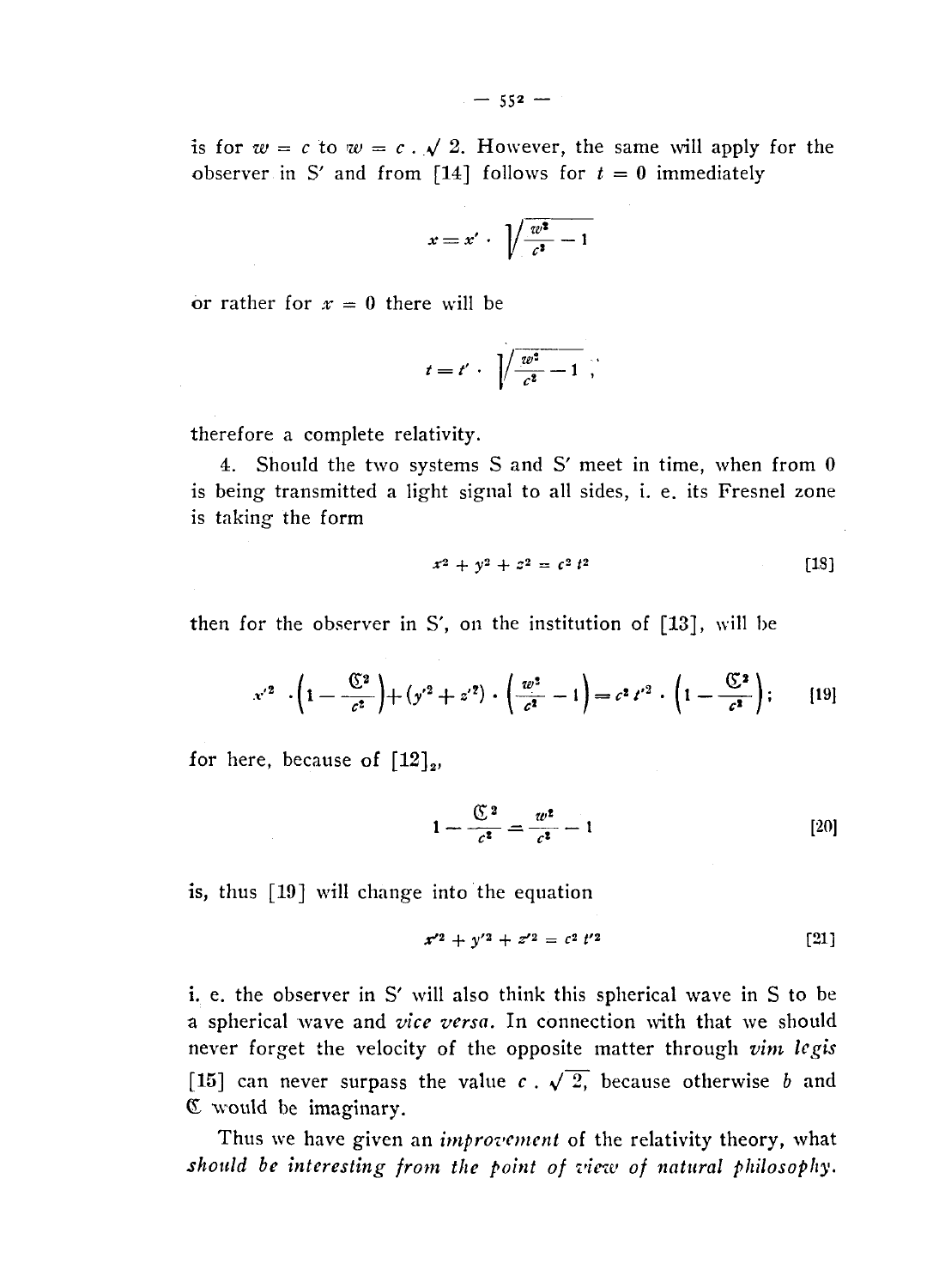As we have proven, the existence of the opposite matter to be possible also in classical as well as relativistic physics, with just a fundamental difference existing here ; in classical physics the opposite matter may move at any velocity  $w > c$ , whereas in relativistic physics its velocity of movement is limited : it cannot surpass the value of  $c \cdot \sqrt{2}$ , because otherwise it would disappear  $\sqrt{2}$  be imaginary/ for us. *Thus here c.vists the possibility to decide -which physics to be the right one.*

Because there is for  $w = c$ .  $\sqrt{2}$  immediately  $\mathfrak{C} = 0$ , it will ensue from [13] and [14] that it will appear to us, *as if the world ether particles would be resting* /= *being at a standstill/ compared to us.* In the opposite matter the velocity  $w = c \cdot \sqrt{2}$  will be the same factor, as the rest  $/v = 0/$  is in the common matter. Optical processes are going to happen as if we would rest. The antimatter, whose particles are made of opposite matter, may move at the habitual velocities  $v < c$ .

As yet we don't even know, how physics of tomorrow will develop. Serious experiments have been already made to solve that problem /see Lit. 7) and 8)/, but we need quite new thoughts to get out of that vicious circle.

/Annotation at the correction/ : The idea of the existence of a *new* kind of matter, which may move only at the higher speed than light speed is, is not any more astonishing than the idea of the existence of a «faustian» world is, the time would be lapsing backward in (F. R. Stannard in London).

(Zagreb, Easter 1964.)

## **BlBLfOGRAPHY**

- 1) S. MOHOROVIČIĆ: «Raum, Zeit u. Welt.». I. Teil, Graz (Akadem. Verlag), 1058.
- $2)$   $\sim$  «Raum, Zeit u. Welt.». II. Teil, Graz (Akadem. Verlag). 1962.
- 3) —' — *Über den Untergrund der Weit.* «Wissen im Werden», 3, H. 3, 85-94 (G. Barth, Unter Tullnerbach bei Wien), 1959.
- 4) —. —. *Veränderliche Masse und le.v secunda.* «Arcliv za kemiju i farm.», 4, 169-175 ; Zagreb, 1930. /Kroatisch und deutsch/ (croatian and german).